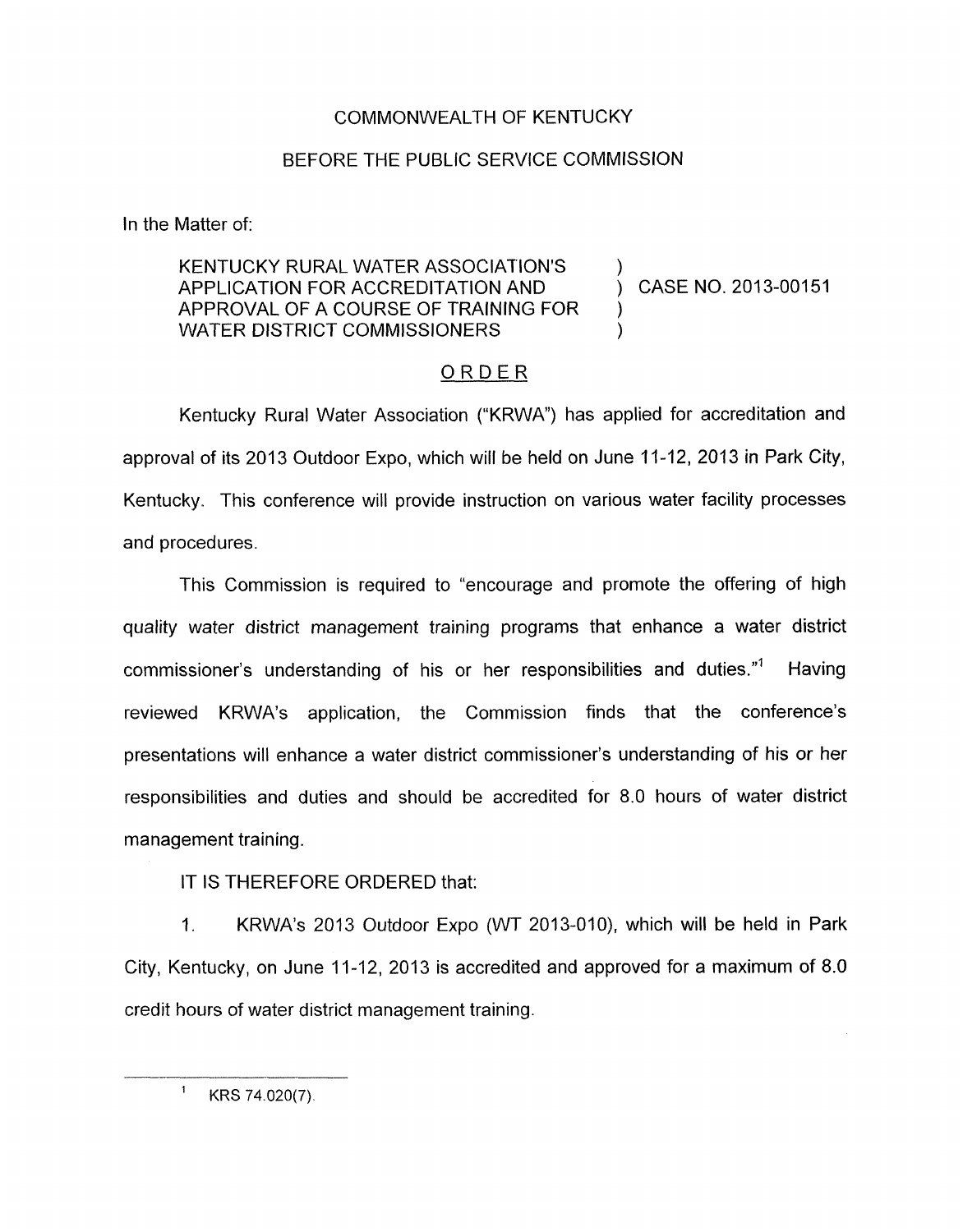2. KRWA shall retain a record of all water district commissioners attending the accredited and approved presentation.

*3.* No later than July 12, 2013, KRWA shall file with the Commission:

a. A sworn statement attesting that the accredited instruction was performed;

b. A description of any changes in the presenters or the proposed curriculum that occurred after KRWA's application; and

c. The name of each attending water district commissioner, his or her water district, and the number of hours that he or she attended.

By the Commission



ATTEST:

Trumvell for **Executive Director** 

Case No. 2013-00151